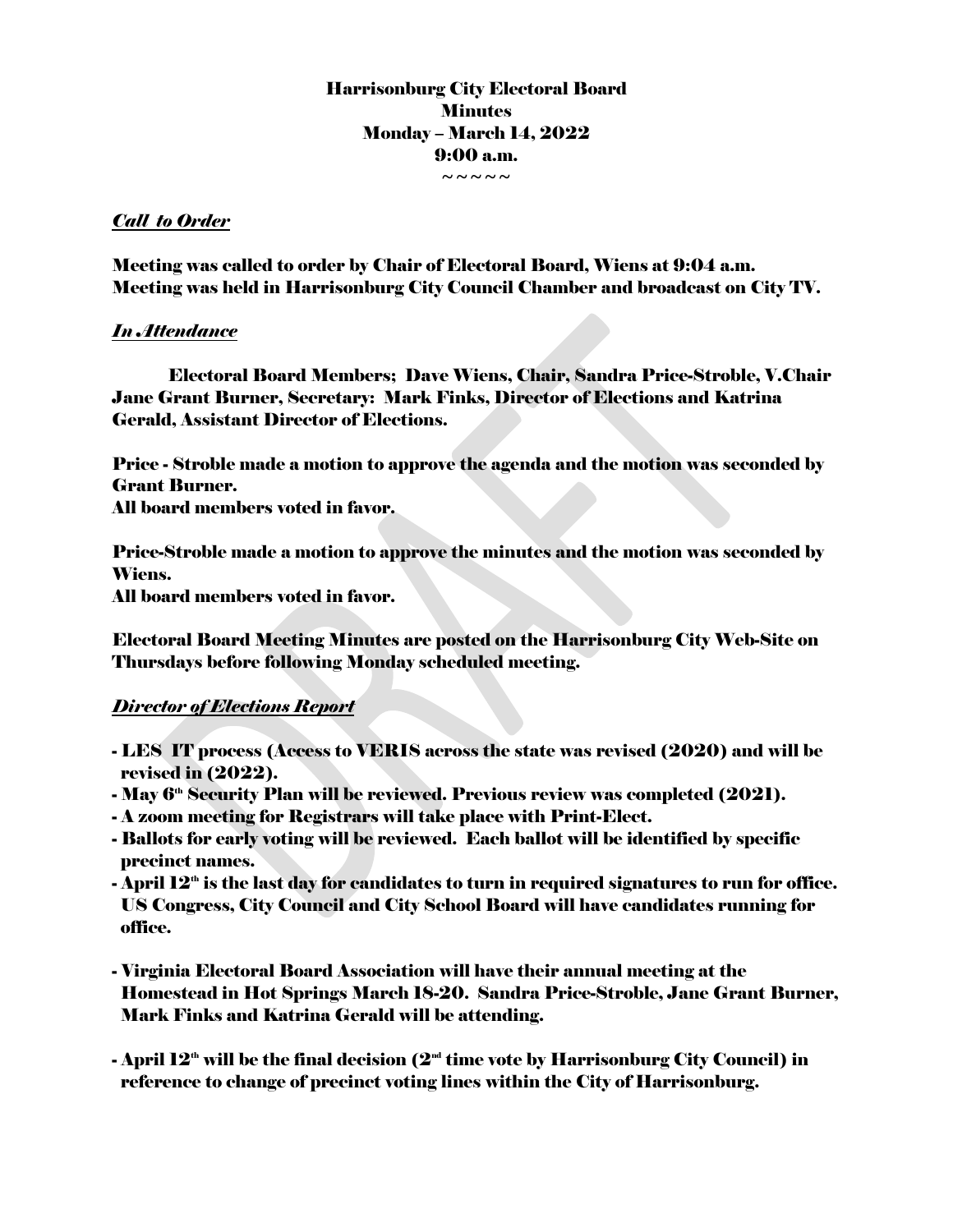New Business:

In the future, all City Board Meetings are requested to be televised through the city TV site. Price-Stroble made a motion and motion was seconded by Wiens to televise Electoral Board Meetings in the future. All voted in favor.

The will be a partial review of ADA regulations for Harrisonburg City Precincts by the April Business Meeting.

Old Business: None

\*\*\* Meeting opened to public comment at 9:42 a.m. No Public Comment

#### *Closed Session*

Price-Stroble made a motion and motion was seconded by Grant Burner that the Board enter into executive session at 9:46 a.m. for the purpose of 24.2-625.1.B of the Code of Virginia, (ii) discussion and consideration of personnel, the appointment of prospective City of Harrisonburg Officers of Election. All voted in favor.

#### *Return to Public Session*

Price -Stroble made a motion to return to Public Session at 10:09 a.m. and motion was seconded by Grant Burner.

RESOLVED, that to the best knowledge of each member of this Board (i) only public business matters lawfully exempted from the open meeting requirements of Chapter 37 (Virginia Freedom of Information Act) of Title 2.2 of the Code of Virginia and (ii) only such public business matters as were identified in the motion by which today's executive session was convened were heard, discussed or considered in the executive session.----. Roll Call vote: Wiens, yes: Price-Stroble, yes; and Grant Burner, yes.

# *Final Business*

Commonwealth of Virginia has given notice requesting the calling of a Primary Election for the purpose of nominating a candidate for the Democratic and Republican Parties for the offices of United States House of Representatives and local offices. Should only one candidate qualify for the primary ballot in any office, no primary for that office will be held .

\*Attachment from Christopher E. Piper, Commissioner, Department of Elections.